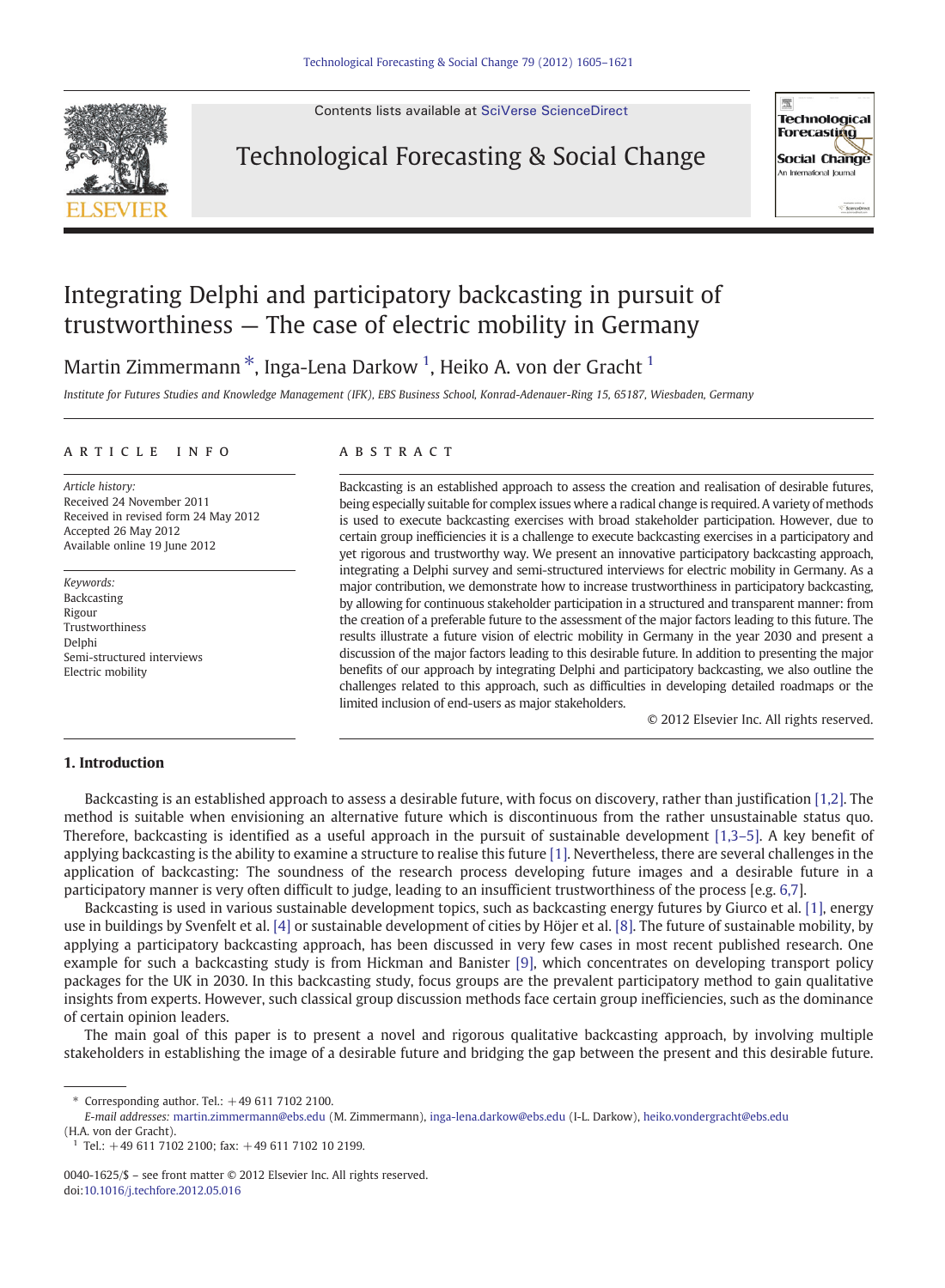We base our methodological advancement on a participatory backcasting approach that comprises a Delphi survey and semistructured interviews. We apply the concept of trustworthiness from Guba and Lincoln [\[10\]](#page--1-0) in order to pursuit rigour in our qualitative research. The focus of our research is: How can the rigour of qualitative participatory backcasting be improved?

After introducing participatory backcasting and the notion of trustworthiness we compare a set of participatory backcasting approaches which include multiple stakeholders in the process in order to determine the limitations in current research. We then demonstrate that by integrating a Delphi approach and multi-stakeholder interviews into a backcasting study, we can address a complex problem in a rigorous and trustworthy manner (Section 2). We develop a pathway-oriented participatory backcasting process. By introducing the single steps, we explain the detailed rationale behind integrating Delphi and participatory backcasting ([Section 3](#page--1-0)). Our backcasting approach is then applied to the case of electric mobility in Germany [\(Section 4](#page--1-0)). This country was selected because it conducts manifold research and development activities in the automotive industry and the government enforces electric mobility [e.g. [11](#page--1-0)]. The goal of the case study is to develop a future vision for electric mobility as well as to identify and discuss relevant factors for this desirable future. By doing so, we enable decision makers to account for the challenges concerning the future of electric mobility. After an assessment of the trustworthiness dimensions [\(Section 5](#page--1-0)) we provide conclusions [\(Section 6\)](#page--1-0).

#### 2. Participatory backcasting, trustworthiness, and the Delphi method

#### 2.1. Participatory backcasting

Backcasting is a technique that addresses "the articulation of desired futures, and the analysis of how they might be achieved" [\[12, p. 1\]](#page--1-0). The basic idea of backcasting is therefore to develop a desirable future vision and to consider how this can be achieved [\[13,14\].](#page--1-0) Dreborg [\[15\]](#page--1-0) defines a set of application criteria for the backcasting approach: backcasting is particularly useful when (1) complex and persistent problems are in focus, (2) dominant trends are part of the problem, (3) external factors are present, (4) the need for major change exists, and (5) the time frame and thematic focus allow for radical changes. Thus, backcasting is used to overcome cognitive barriers that are at play when major transitions are necessary [\[16\]](#page--1-0). In the past, the backcasting approach was used for different research purposes. According to Quist and Vergragt [\[13\],](#page--1-0) backcasting was first used for energy studies and then became relevant for sustainability issues.<sup>2</sup>

Backcasting can be executed by conducting desk research or workshops with a small group of researchers. However, backcasting becomes more complicated when it is applied in the case of an unstructured problem which is characterised by conflicting interests and great, often insoluble, scientific uncertainties. At this point, increased stakeholder involvement is necessary in order to be able to account for their diverging views and interests as well as the respective underlying assumptions [\[5,17\]](#page--1-0). Moreover, these stakeholders usually possess not only essential knowledge, but also relevant resources [\[3\]](#page--1-0). The degrees of stakeholder participation vary: in comparison to simple involvement of stakeholders to express their views as to what futures are desirable, highly participatory approaches, such as the one executed by Eames and Egmose [\[6\],](#page--1-0) involve a large number of local citizens in the backcasting process [\[12\].](#page--1-0) Stakeholder workshops or focus group sessions are often employed in such participatory backcasting studies. In our understanding, workshops are loosely defined stakeholder sessions with a flexible number of participants, whilst focus groups tend to involve a smaller group of experts [\[18\].](#page--1-0)

#### 2.2. The notion of trustworthiness

An important issue for every kind of research is establishing methodological rigour. This is linked to the researcher's responsibility to make sure that research procedures have been adhered to and confounding factors are eliminated, where possible in order to produce dependable results [19–[22\].](#page--1-0) Especially in quantitative research, this process is based on the assessment of reliability, external and internal validity, as well as objectivity [\[22\]](#page--1-0): reliability can be understood as "the consistency of measurement within a study" [\[24, p. 28\].](#page--1-0) Validity can be divided into external validity and internal validity. External validity measures the generalisability of the findings; whereas internal validity refers to the confidence that is placed in the cause and effect relationship, usually proven by experimental research [\[22, 25\].](#page--1-0) A further important aspect of rigour in (quantitative) research is objectivity of the research, which is closely related to validity [\[26\].](#page--1-0)

Ensuring rigour is also essential in qualitative research in order to generate valuable results [\[22, 27, 28\]](#page--1-0). However, many researchers argue that the above-mentioned criteria of rigour mainly used in a quantitative context cannot be directly used for qualitative research without major adjustments [e.g. [20,29](#page--1-0)]. In qualitative research, the notion of trustworthiness has become a popular concept for the rigour in the research process. Lincoln and Guba [\[23\]](#page--1-0) introduced four dimensions for trustworthiness in qualitative research that relate to the four dimensions mentioned for quantitative research above: credibility, dependability, confirmability, and transferability [\[30\]](#page--1-0).

Credibility is comparable to the concept of internal validity. The qualitative application means "to carry out the inquiry in such a way that the probability of the findings will be found to be credible is enhanced" [\[23, p. 296\]](#page--1-0). Dependability relates to reliability and gauges the extent to which results are predictable and stable so that one can depend on them [\[31\]](#page--1-0). Confirmability relates to objectivity. In a qualitative sense it means that multiple observers can agree on a phenomenon; their collective judgement can be

 $2$  For a detailed overview of the different phases in the development of backcasting please refer to Quist and Vergragt [\[13\]](#page--1-0).